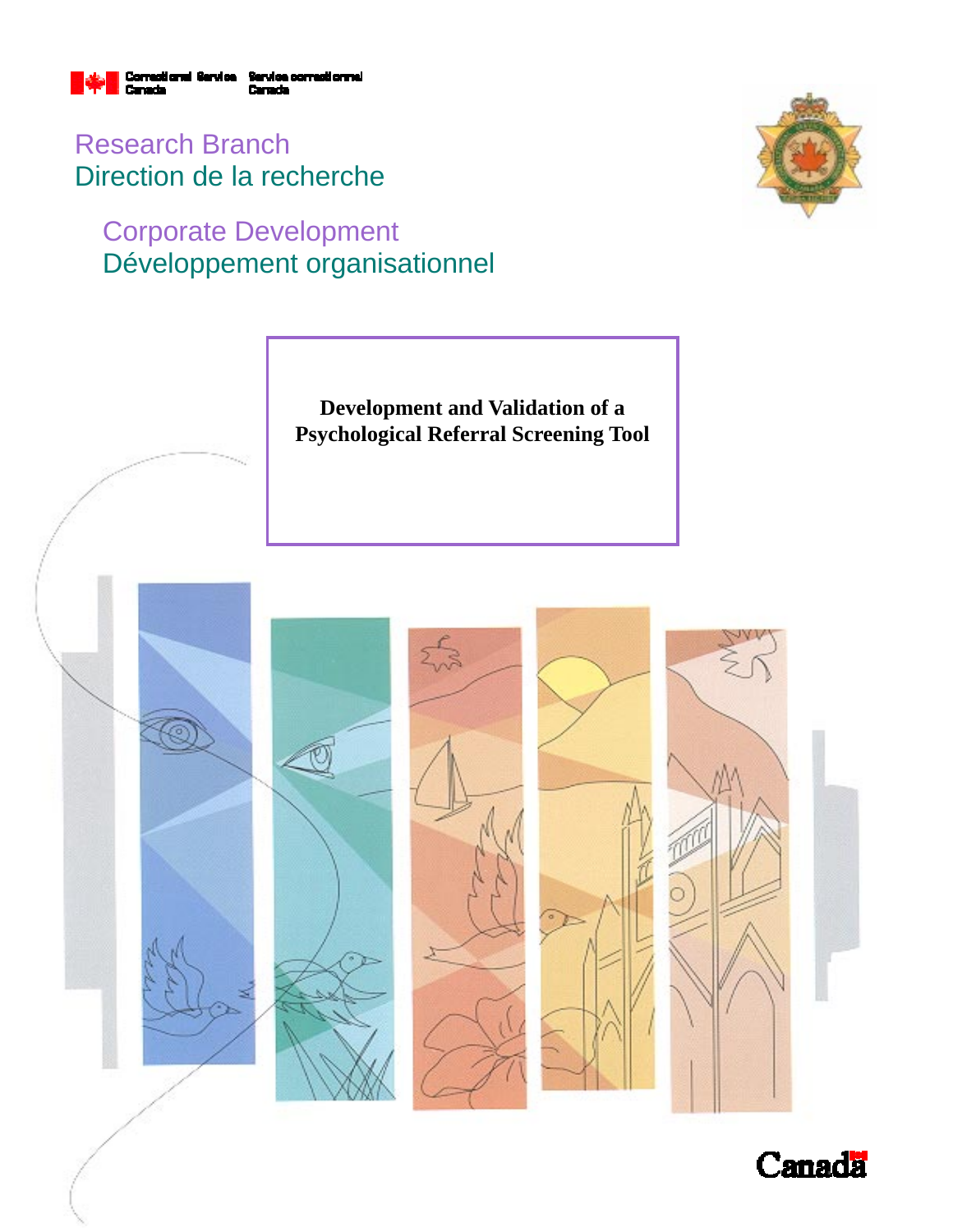# **Development and Validationof a Psychological Referral Screening Tool**

Prepared By:

Ralph C. Serin Joyceville Institution

Research and Statistics Branch Correctional Service of Canada

The points of view expressed in this research report are those of the authors and do not necessarily reflect the views of the Correctional Service of Canada. This report is also available in French. Ce rapport est également disponible en Francais. It is available from the Communications Branch, Correctional Service of Canada, 340 Laurier Avenue Ottawa. Ontario, KlA 0P9.

1991, **Research Report No. R-09**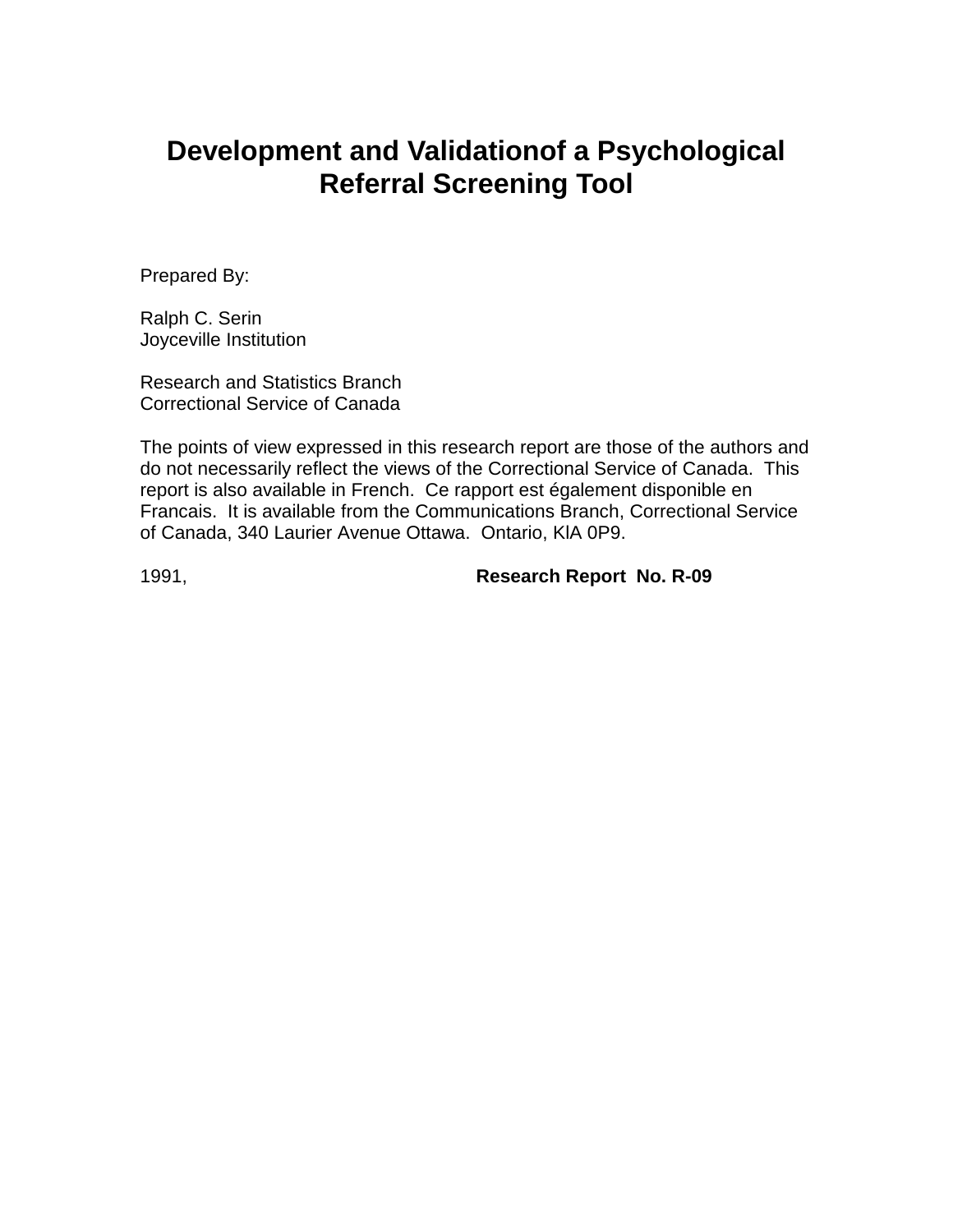# **Acknowledgments**

This project was funded by the Research Branch of the Correctional Services of Canada. I with to thank Simone Ferguson, Regional Director, National Parole Board (Ontario Region) and the staff in NPB Records for permitting access to NPB files and assisting us, despite space difficulties. I wish to thank Dr. Vern Quinsey for his helpful comments throughout the development of this project and on an earlier version of this paper. Dr. Chris Webster also provided some cogent comments about the specific items comprising the Psychology Screening Form. The comments are the author's and do not necessarily reflect the views of the Correctional Service of Canada.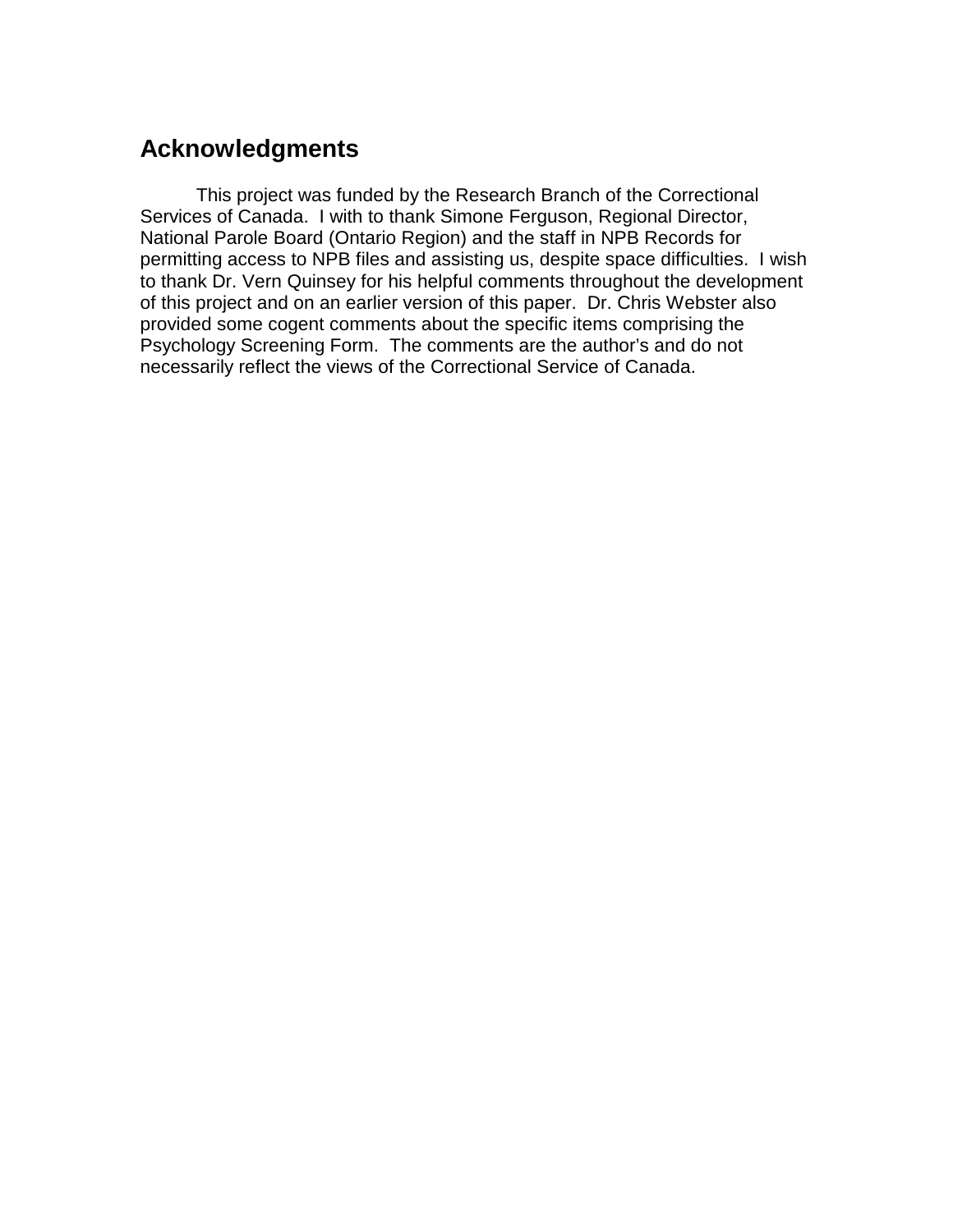## **Executive Summary**

This research describes an alternative to the current procedure of providing relatively undifferentiated psychological assessments for offenders reviewed for release. Presently, all Category 1 offenders and those with overt psychological or psychiatric problems are referred for psychological assessment prior to review by the National Parole Board. The alternative model screens referrals according to factors empirically related to recidivism. Inmates are separated into 3 categories, with the more serious cases receiving a more comprehensive assessment.

Preliminary analyses demonstrate that the derived Referral Screening Form is reliable across time and observers, and correlates significantly with measures of criminal psychopathy and recidivism (the latter provided by the Statistical Information on Recidivism score). These findings suggest that such a screening model might profitably be adopted, although normative data on a larger sample is required to determine appropriate cutoff scores for the 3 categories.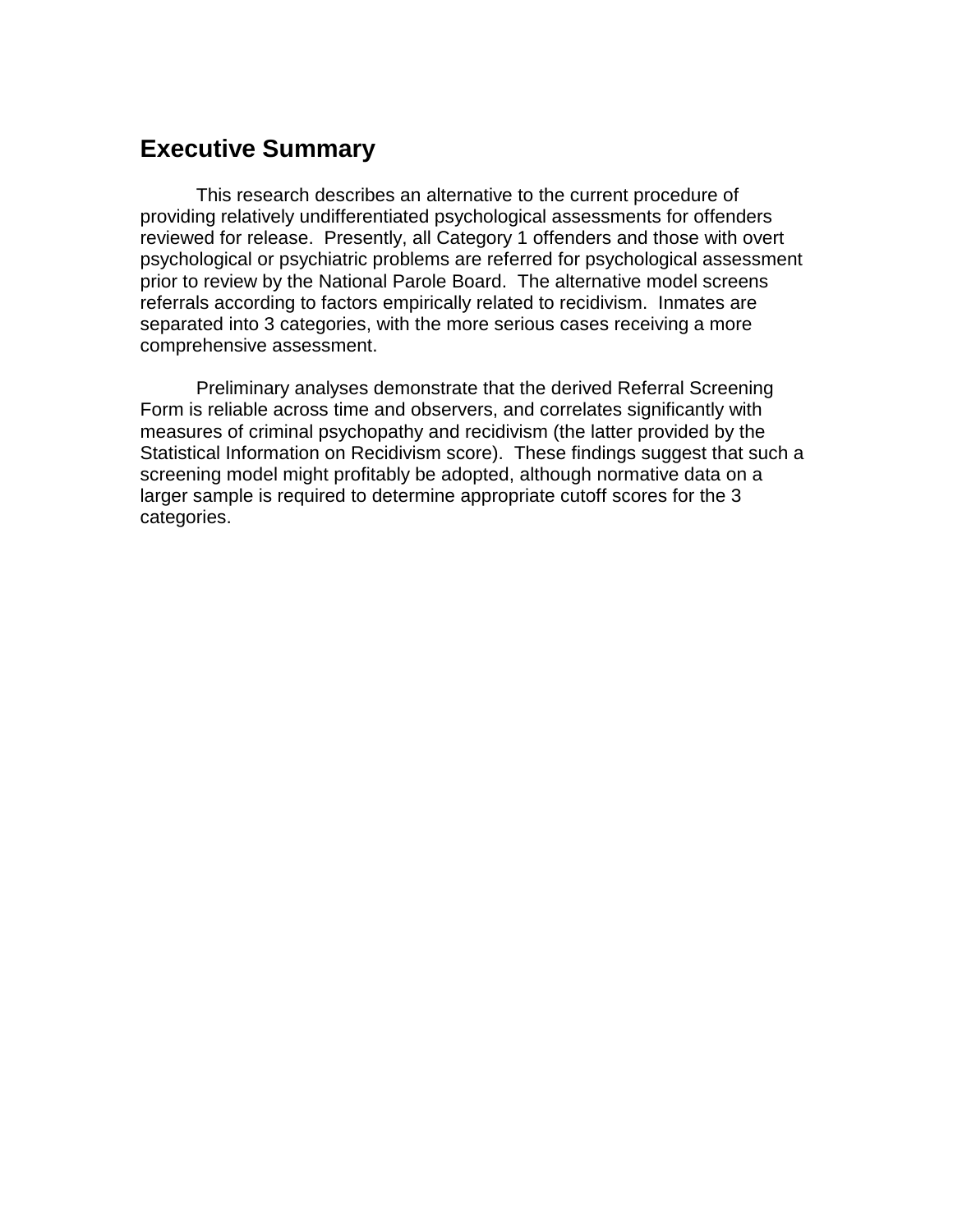# **Table of Contents**

| DEVELOPMENT AND VALIDATIONOF A PSYCHOLOGICAL REFERRAL<br><b>SCREENING TOOL</b>                                                                                                                                                                                                                                                    | 1                                                                         |
|-----------------------------------------------------------------------------------------------------------------------------------------------------------------------------------------------------------------------------------------------------------------------------------------------------------------------------------|---------------------------------------------------------------------------|
| <b>Acknowledgments</b>                                                                                                                                                                                                                                                                                                            | $\boldsymbol{2}$                                                          |
| <b>Executive Summary</b>                                                                                                                                                                                                                                                                                                          | 3                                                                         |
| <b>Table of Contents</b>                                                                                                                                                                                                                                                                                                          | 4                                                                         |
| <b>Description of the Problem</b>                                                                                                                                                                                                                                                                                                 | 6                                                                         |
| Development of a Screening Model                                                                                                                                                                                                                                                                                                  | 6                                                                         |
| <b>Screening Referral Items</b><br>1. History of violence<br>2. Seriousness of offense history<br>3. Breaches of trust<br>4. Substance abuse<br>5. Use of weapons<br>6. History of psychological/psychiatric problems<br>7. History of behavioural problems<br>8. Age<br>9. Number of convictions<br><b>The Screening Process</b> | 7<br>7<br>7<br>8<br>$\, 8$<br>8<br>$\bf 8$<br>$\, 8$<br>$\bf 8$<br>8<br>9 |
| <b>Preliminary Results on the Screening Model</b>                                                                                                                                                                                                                                                                                 | 9                                                                         |
| <b>Discussion</b>                                                                                                                                                                                                                                                                                                                 | 10                                                                        |
| <b>Tables</b><br>Table I<br>Table 2<br>Table 3<br>Table 4                                                                                                                                                                                                                                                                         | 12<br>12<br>12<br>12<br>13                                                |
| <b>References</b>                                                                                                                                                                                                                                                                                                                 | 14                                                                        |
| <b>Appendices</b><br>Appendix A<br>Appendix B                                                                                                                                                                                                                                                                                     | 14<br>15<br>16                                                            |
| <b>Figures</b>                                                                                                                                                                                                                                                                                                                    | 17                                                                        |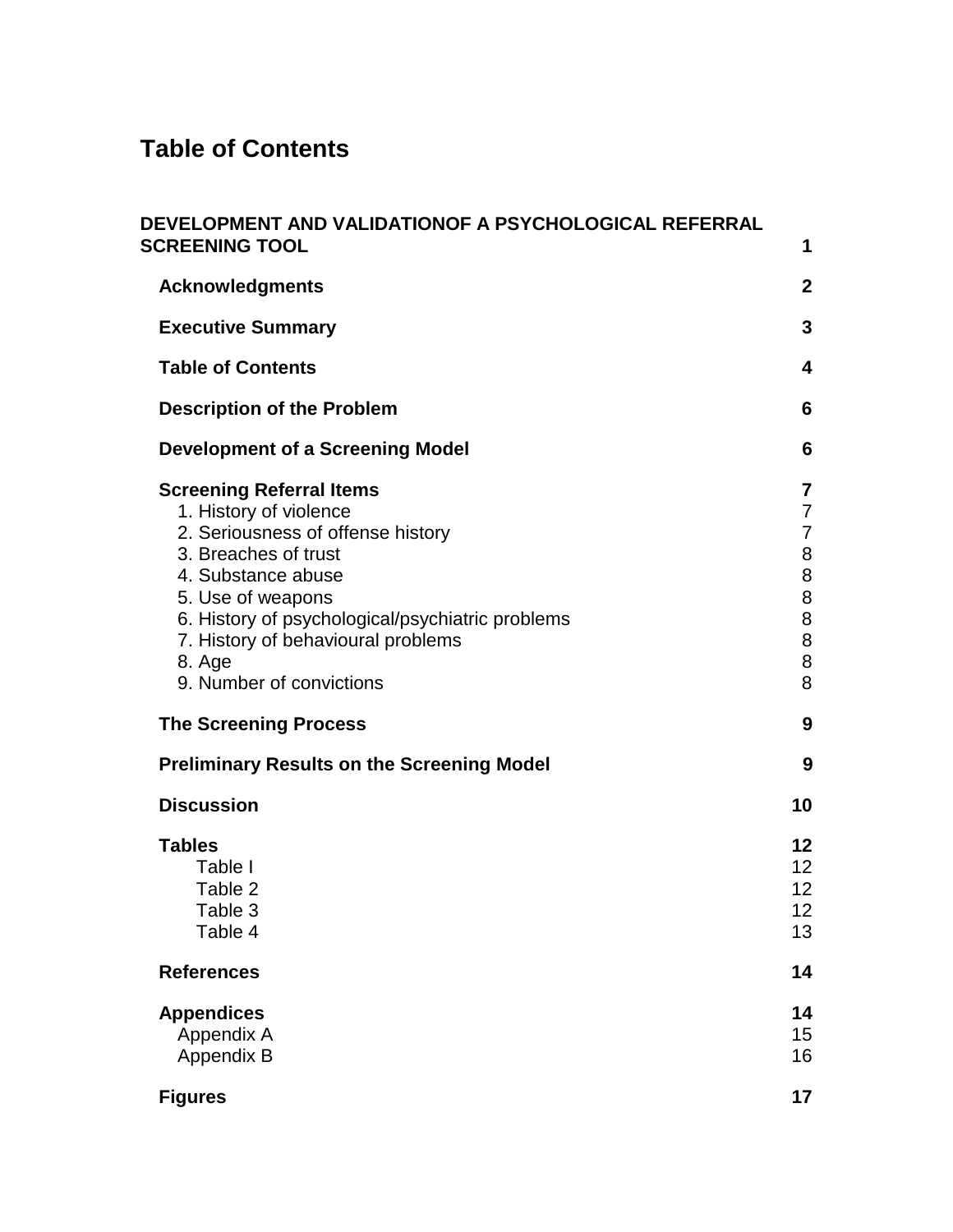| Figure 1 |    |
|----------|----|
| Figure 2 | 18 |
| Figure 3 | 19 |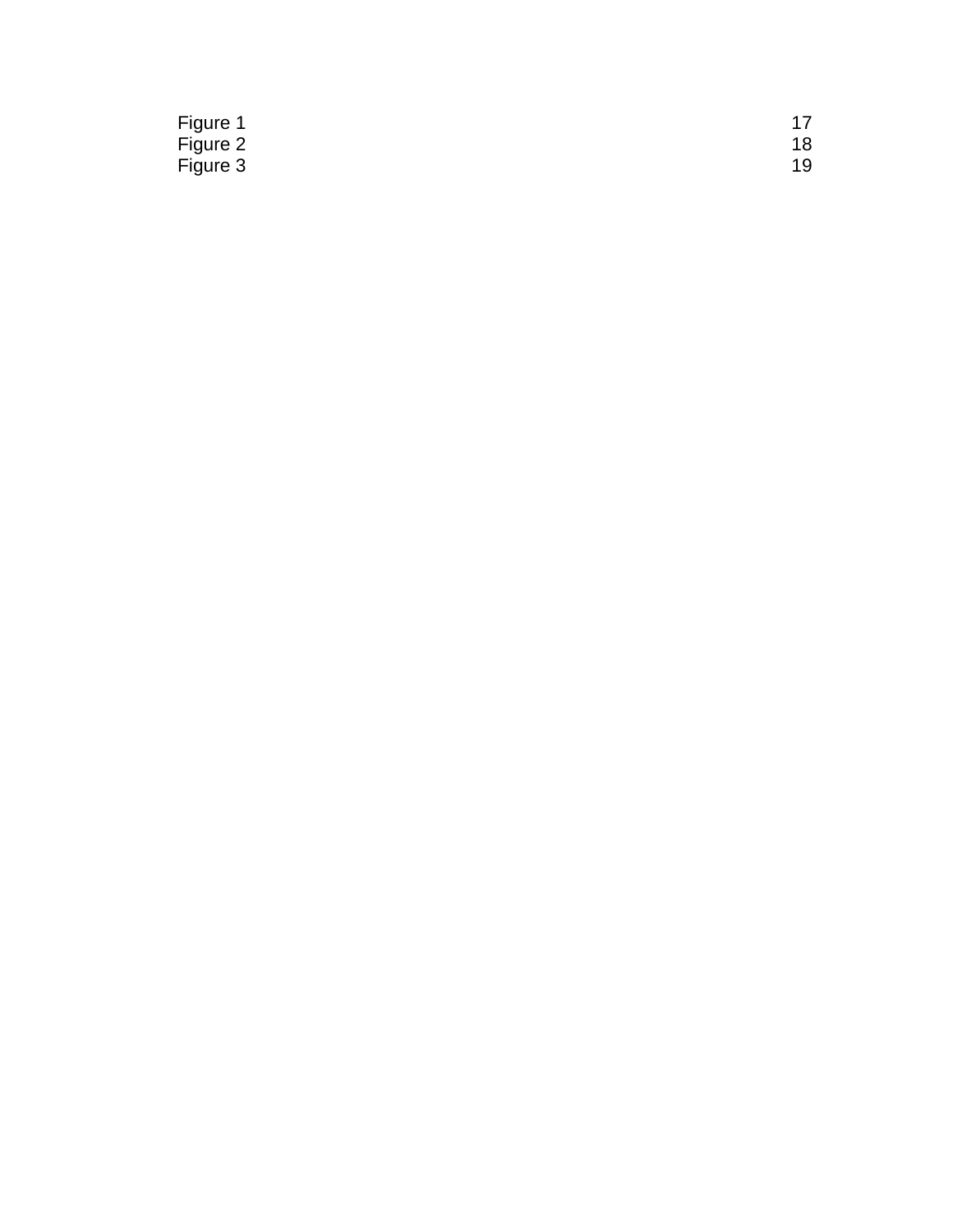## **Description of the Problem**

Recent sensational incidents in the community, as reflected by, for example, the Celia Ruygrok and Tema Contra inquiries, have resulted in a heightened concern to identify individuals representing a high risk of reoffending violently. Perhaps because these incidents have involved sexual assaults, correctional and parole decision-makers have looked to psychology and psychiatry for assistance. The past two years have seen a marked increase in the number of referrals to psychologists for parole purposes. Policy guidelines now require that every Category 1 offender be assessed by psychiatrists or psychologists. Case preparation staff are cautioned to refer additional cases that do not meet these criteria based on their offense, but for whom serious concerns exist. The criteria for Category 1 offenses have recently been revised and approximately 62% of all federally incarcerated offenders currently meet these criteria (Population Profile Report, CSC, Dec. 1989).

In addition to the significant problem that there are a greater number of referrals for assessment than current resources can readily provide, there are several other difficulties presented by an offense-based referral system. The volume of referrals not only results in a backlog of offenders awaiting assessment, but also ensures that all case receive a similar, albeit diluted assessment. Nonetheless, some cases may be missed because their offenses fail to meet the criteria but they may represent very serious concerns for other reasons (e.g., they may suffer from mental health problems). With such an emphasis on parole assessments, the variety of duties being performed by institutional psychologists has become very limited. Such a restricted range of duties may begin to have a negative impact on the morale of Correctional Service of Canada psychologists, as well as a negative impact upon recruitment efforts. Even more seriously, psychologists are currently less able to provide treatment services, potentially resulting in some offenders spending longer periods incarcerated. Finally, the literature is clear that predicting future violence is problematic (Monahan, 1981; Quinsey & Maguire, 1986; Webster, Dickens & Addario, 1985). The extent to which psychology may meaningfully contribute to this question requires a much greater emphasis on more comprehensive interviews and specialized psychological testing than is currently possible.

# **Development of a Screening Model**

This model is a three tier approach to psychological assessments for parole purposes and permits psychologists to allocate resources according to specific criteria that are relevant to the questions being asked of them. More serious cases would receive a more comprehensive assessment, i.e., a greater number of interviews and more case-specific psychological testing. Cases are assigned to each tier or category according to their scores on weighted factors that have been empirically demonstrated to predict recidivism. A desirable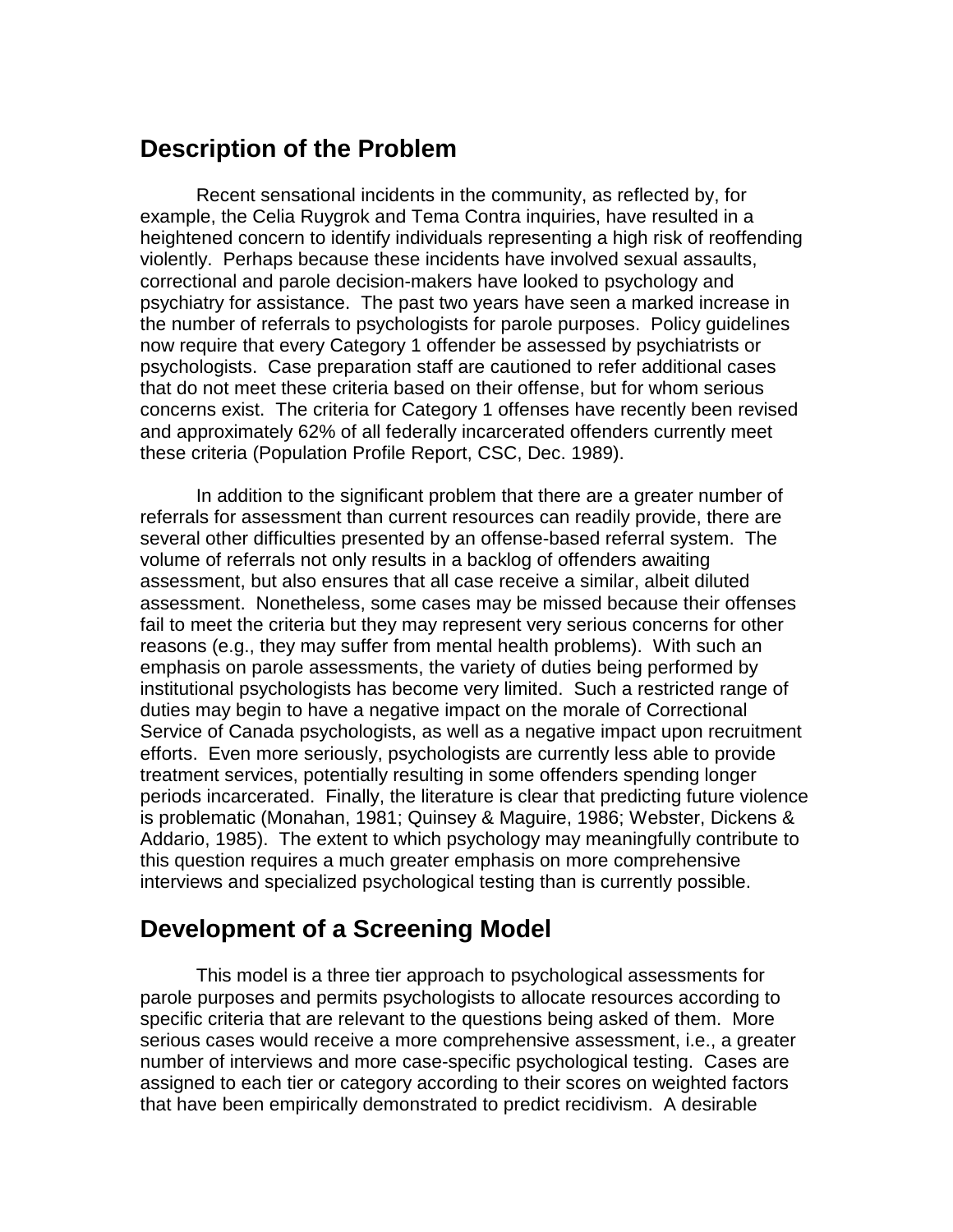feature of this model is that it matches the effort and time investment to the risk presented by the case and the importance of the assessment. In this regard the model is hierarchical, because cases with greater needs, i.e., problems, receive a more comprehensive assessment.

The use of an empirically-derived model should markedly increase the accuracy and specificity of recommendations regarding parole. By allocating resources to need, those offenders most in need of a comprehensive assessment should receive a more detailed assessment. This is not possible with the present system as it does not match the concerns of the case to resource expenditures.

While no model can completely guarantee error-free advice to correctional and parole decision-makers, the proposed model would clearly be more defensible than the present mode those instances when released individuals recidivate violently. The three tier model also attempts to utilize psychologists in those cases where they may have helpful information to provide regard the issues of risk prediction and risk management. Unfortunately, the volume of assessments in present system prohibits such a case-specific approach. The proposed system suggests psychologists invest time in those cases for whom the concerns are greatest, thereby enhancing role psychologists play in the decision process.

# **Screening Referral Items**

The items were selected to reflect criminal history, offense severity, substance abuse, and history of psychiatric or psychological disturbance. Items were selected on the assumption that the information would be important to psychologists, that it would likely be available on file to referring staff, and that the items were relevant to recidivism or community safety concerns. High scores reflect more serious concerns and the need for a more comprehensive assessment. The Referral Screening Form is presented in Appendix A. The items are described below.

### **1. History of violence**

The literature shows a relationship between prior violence and future violent behaviour (Monahan, 198 1; Webster et al, 1985). In addition, there is a strong relationship between violent and psychopathy (Hare, 1981; Hare & McPherson, 1984; Serin, 1990), and psychopathy an recidivism (Hart, Kropp & Hare, 1989; Serin, Barbaree & Peters, 1990). This in not to imply, however, that all violent offenders are psychopathic.

#### **2. Seriousness of offense history**

Seriousness of index offense is inversely correlated with recidivism if the offender does no have an extensive or varied criminal history (Nuffield, 1982), e.g., an individual with virtually no prior criminal involvement who kills his spouse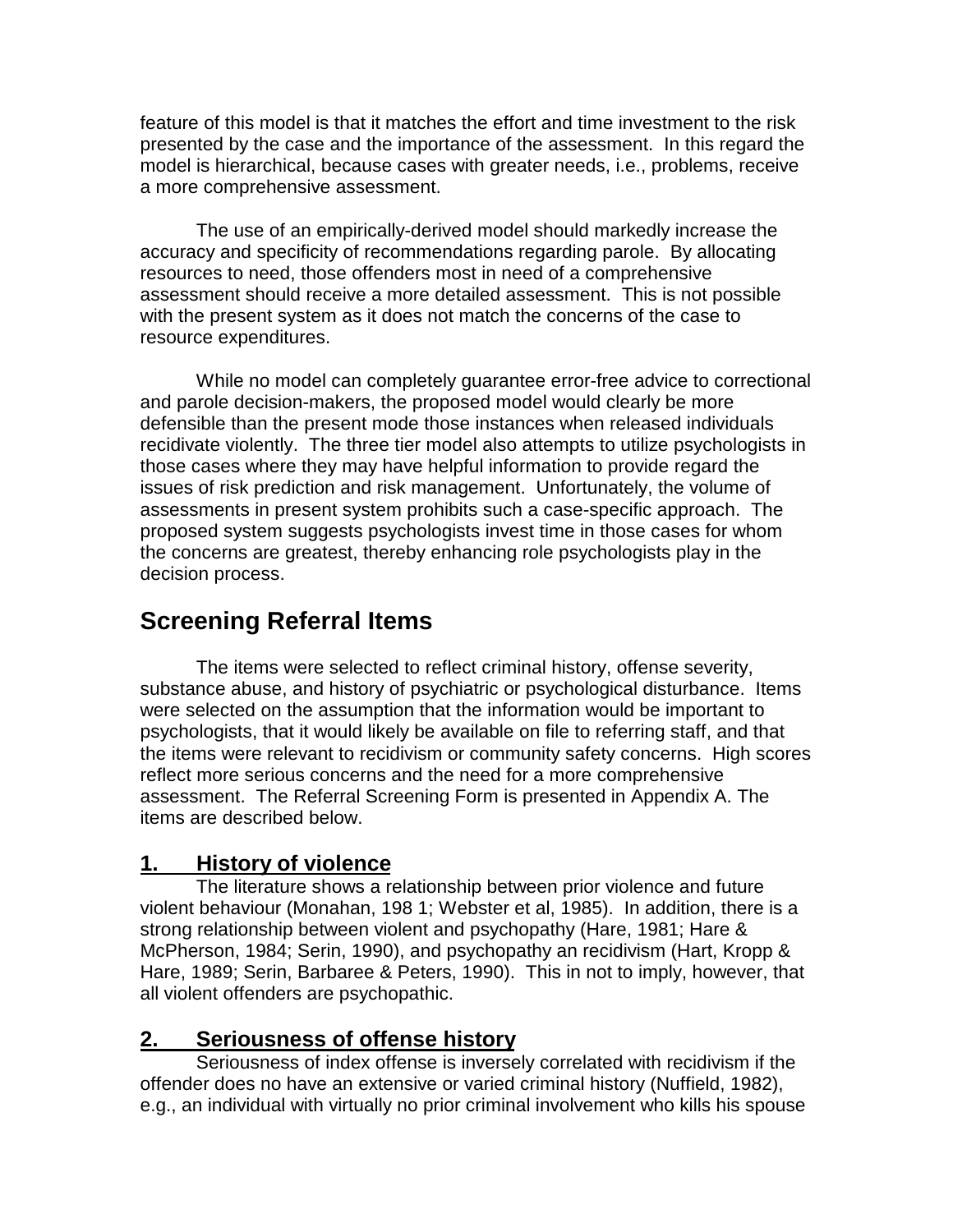during an argument. Community safety concerns however, dictate that offenses involving homicide should be rated as a more serious concern.

## **3. Breaches of trust**

Offenders with prior breaches of trust or conditional release are more likely to breach subsequent release opportunities (Nuffield, 1982; Serin & Lawson, 1986; Wong, 1984).

### **4. Substance abuse**

While the relationship between substance abuse and recidivism is likely indirect, this is an important issue for risk management strategies. The current scoring has chronic abuse scored higher than situational abuse, i.e., bingeing. This item is less well empirically supported and is included provisionally.

### **5. Use of weapons**

The use of weapons in crimes, particularly if taken to the scene, is very important. There is some research that links use of a weapon to more violent offenders (Hare & McPherson, 1984; Serin, 1990).

### **6. History of psychological/psychiatric problems**

One important function of a psychological assessment should be to review prior psychiatric and psychological interventions and determine, if possible, the extent to which these concerns relate to the offender's criminality (Rogers & Webster, 1989). These issues are important in developing strategies for risk management when the offender is released. At the present, this item is simply dichotomous, mainly for scoring simplicity and enhancing reliability. This means that mental health issues provide a relatively minor contribution to the total score. It may be that a greater range of psychological problems should be included with detailed scoring criteria.

## **7. History of behavioural problems**

This item attempts to measure ~behavioural management concerns, i.e., suicidal behaviour, fighting, early onset of conduct problems. These concerns more directly relate to impulse and anger control issues than mental illness. Again, perhaps a wider range of behaviours might be provided and scoring expanded, so this item's relative contribution would be increased. This item may be more directly related to the task of developing management strategies upon release, than risk prediction per se.

### **8. Age**

Nuffield (1982) among others has demonstrated the relationship between age and recidivism. Younger offenders are more likely to recommit crimes.

## **9. Number of convictions**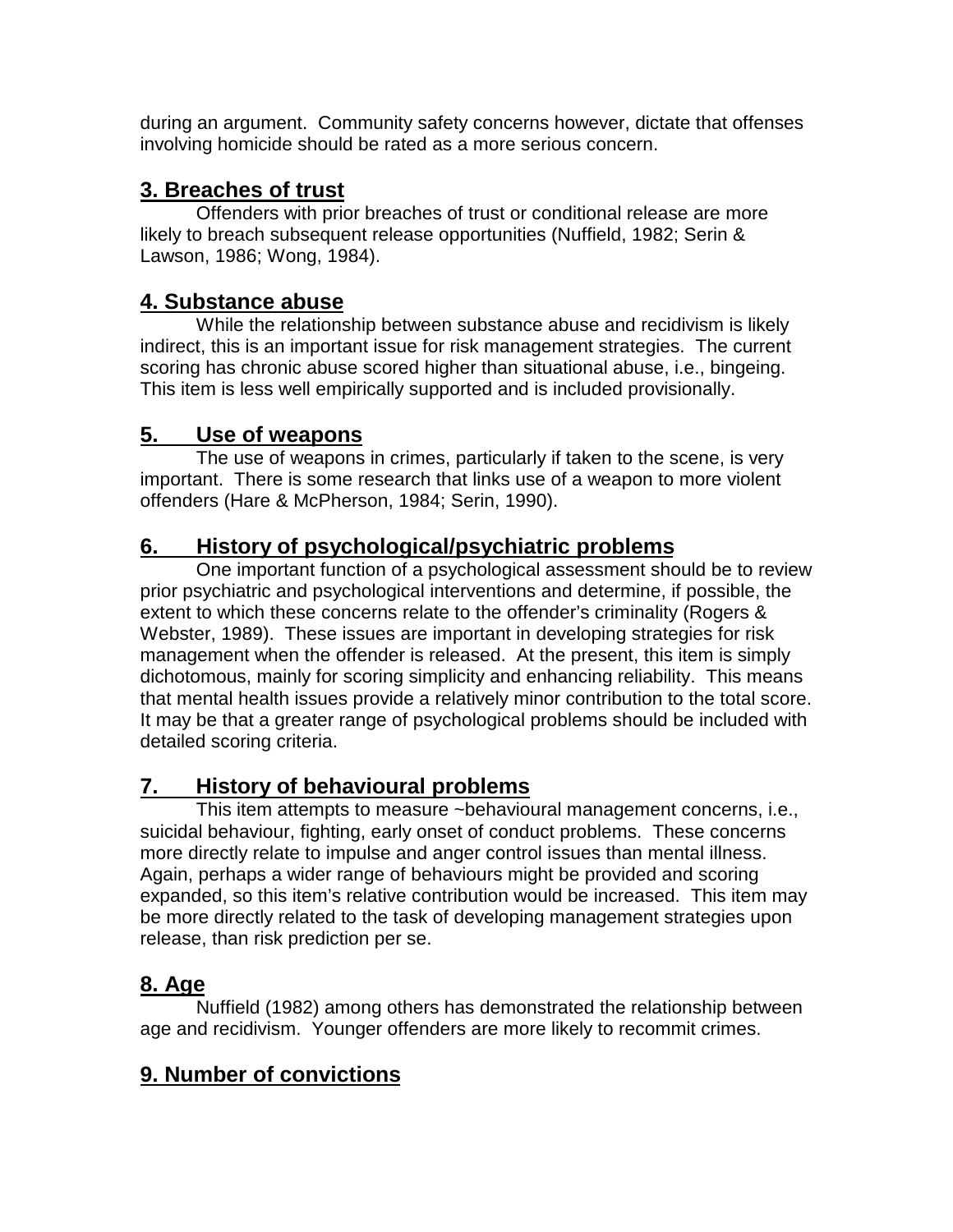Actuarial studies indicate that criminal history is an important predictor or recidivism (Nuffield, 1982). The scoring is quite arbitrary and again it may be more useful to include an expanded range of possible scores.

# **The Screening Process**

It is proposed that Case Management staff complete the Screening Referral Form and attach it to the present Psychological Referral Form. This might be best done at the time of the interview done to complete the Case Management Strategies. The additional work would be minimal, i.e., 5 to 10 minutes, because the Case Management Officer would be familiar with the case. Upon receipt of the Referral Screening Form, the psychologist would assign the offender to a particular category. If, upon interviewing the offender and reviewing the offender file, the psychologists felt a particular case warranted a more comprehensive assessment, they would simply adjust their assessment to reflect the new concerns. A proposed assessment strategy for each of the three tiers or categories is presented in Appendix B.

# **Preliminary Results on the Screening Model**

Two raters were instructed in the use of the Referral Screening form and acquainted with CSC reports. The two raters obtained National Parole Board files on cases used in earlier research projects with the author and for whom other important information was available (e.g., ~psychopathy ratings). Some of the offenders in the sample had also been assessed by the author for parole purposes. A total of 120 cases were randomly sampled from a larger sample (n  $= 260$ ).

Interrater reliability results were available for 35 cases ( $r = .94$ ,  $p < .001$ ). the coefficient alpha, a measure of internal consistency, was .56. A review of the item-total correlations presented in Table 1 indicates that three items - breach of trust, history of psychological or psychiatric problems, and age, have a low correlation with the total score. Because this is intended to be a screening instrument it is not highly critical, and perhaps desirable, that all items be highly correlated. Figure I presents the frequency distribution of the total scores on the Referral Screening Form for the sample of 120 offenders. 'Me mean, standard deviation, mode, median, and range for the Referral Screening Form total scores are presented in Table 2.

In addition to investigating the psychometric properties of the Referral Screening Form, an important goal of this research was to demonstrate the validity of the instrument. Correlations between the Referral Screening Form and the Psychopathy Checklist (Hare, 1985) (r. = .42,12 < .001), and actuarial risk prediction scores, e.g., the Statistical Information on Recidivism  $(1: = -0.61, 11)$ < .001) support the validity of the instrument Both file and interview information were used to complete the Psychopathy Checklist (PCL) whereas the Statistical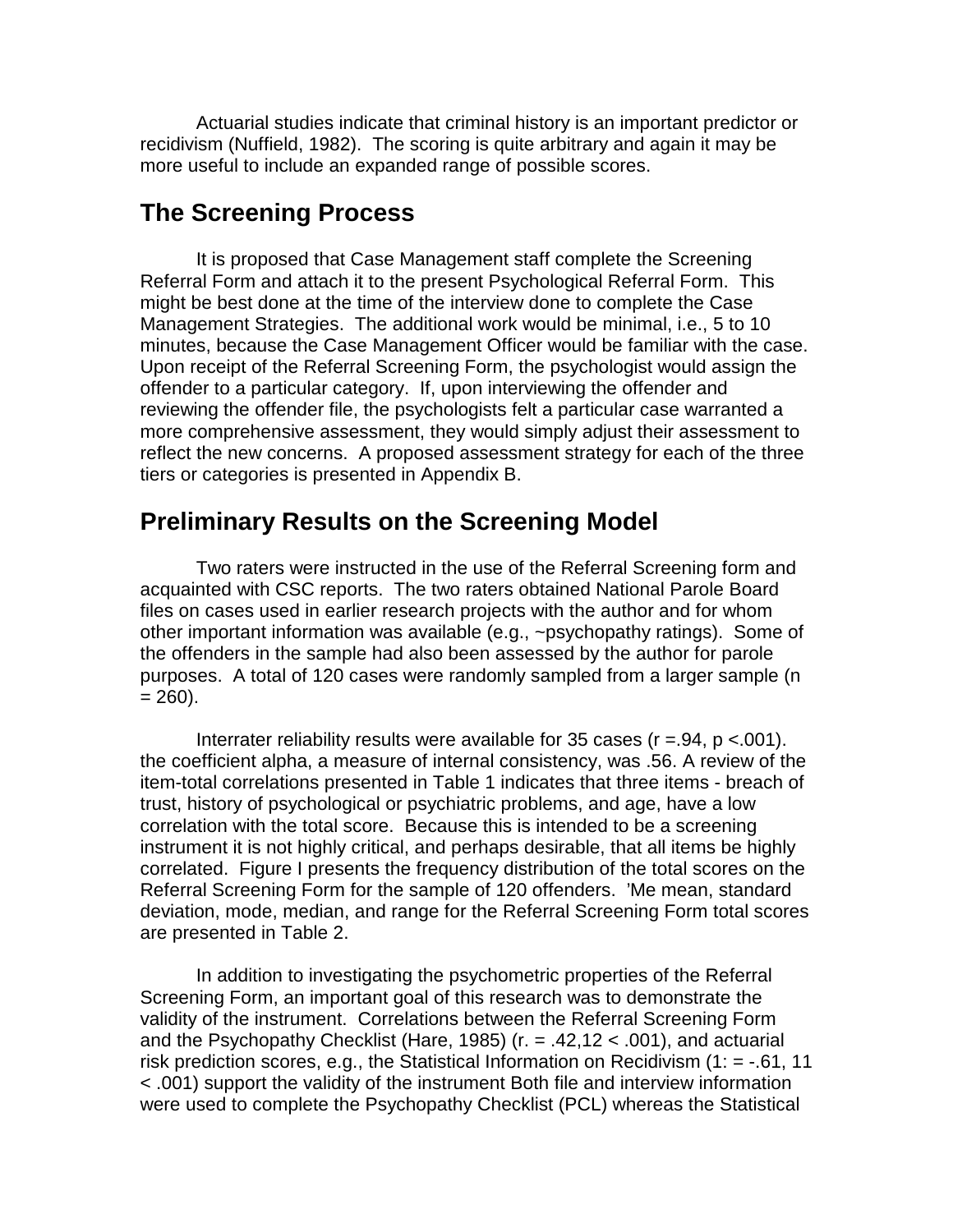Information on Recidivism (SIR) scale (formerly called the Recidivism Prediction Scale by Nuffield, 1982) was on file, but only available for 64 cases. Figures 2 and 3 present frequency distributions for the SIR scale and the PCL respectively.

Groups were derived by assigning an equal percentage of cases to low, medium and high groups on the Referral Screening Form. The groups were compared in terms of criminal psychopathy and risk. Nonpsychopaths were those-inmates scoring less than 19 on the 20-item PCL, and psychopaths were inmates scoring greater than or equal to 29 on the 20-item PCL. The 20-item PCL has a maximum score of 40 and these cutoffs are comparable to those suggested by Hare (1985). An equal percentage of cases were assigned to low, medium and high risk groups on the Nuffield scale. Table 3 presents the percentage of cases in each of the 9 different cells, comparing the Screening Form groups and psychopathy (x2 (4) = 18.3,  $\neg p < .00$  1). Table 4 presents the percentage of cases in each of the 9 different cells, comparing the Screening Form groups and risk  $(x2 (4) = 14.7, p < .005)$ .

### **Discussion**

The present study demonstrated that the proposed Referral Screening Form may be reliably completed and that it has content validity, in that it measures important information related to risk. These findings suggest that an instrument such as that developed holds promise and might be profitably adopted. The group comparisons, however, indicate that the Referral Screening Form cannot be considered a substitute for either the PCL or the Nuffield scale. This is not surprising since the goal was to measure important factors relating to both risk and psychological disturbance. Additional research is required to develop normative data, to review the scoring criteria and consider adding or deleting specific items.

This research project was conducted in an attempt to demonstrate the utility of an instrument that can be easily completed from existing file information and that might be helpful to psychologists in assigning resources for assessment purposes. Essentially the Referral Screening Form has met this goal. The next step, after developing norms on a larger sample, would be to implement the conceptual framework outlined earlier. That is, to screen the large volume of referrals, i.e., Category 1 offenders, and to determine the specific assessment strategy required for each offender. It may be that offenders who have a sufficiently low score on the Referral Screening Form need not be seen by a psychologist, i.e., Case Management reports may be sufficient, unless additional information suggests psychological intervention might be helpful. Without adequate norms on which to base cutoff scores, it is unclear exactly how many offenders would fall into each of the three categories. It is also unclear whether existing resources could provide a comprehensive assessment for up to 16% of the total number of referrals, i.e., 1 standard deviation or above the mean score.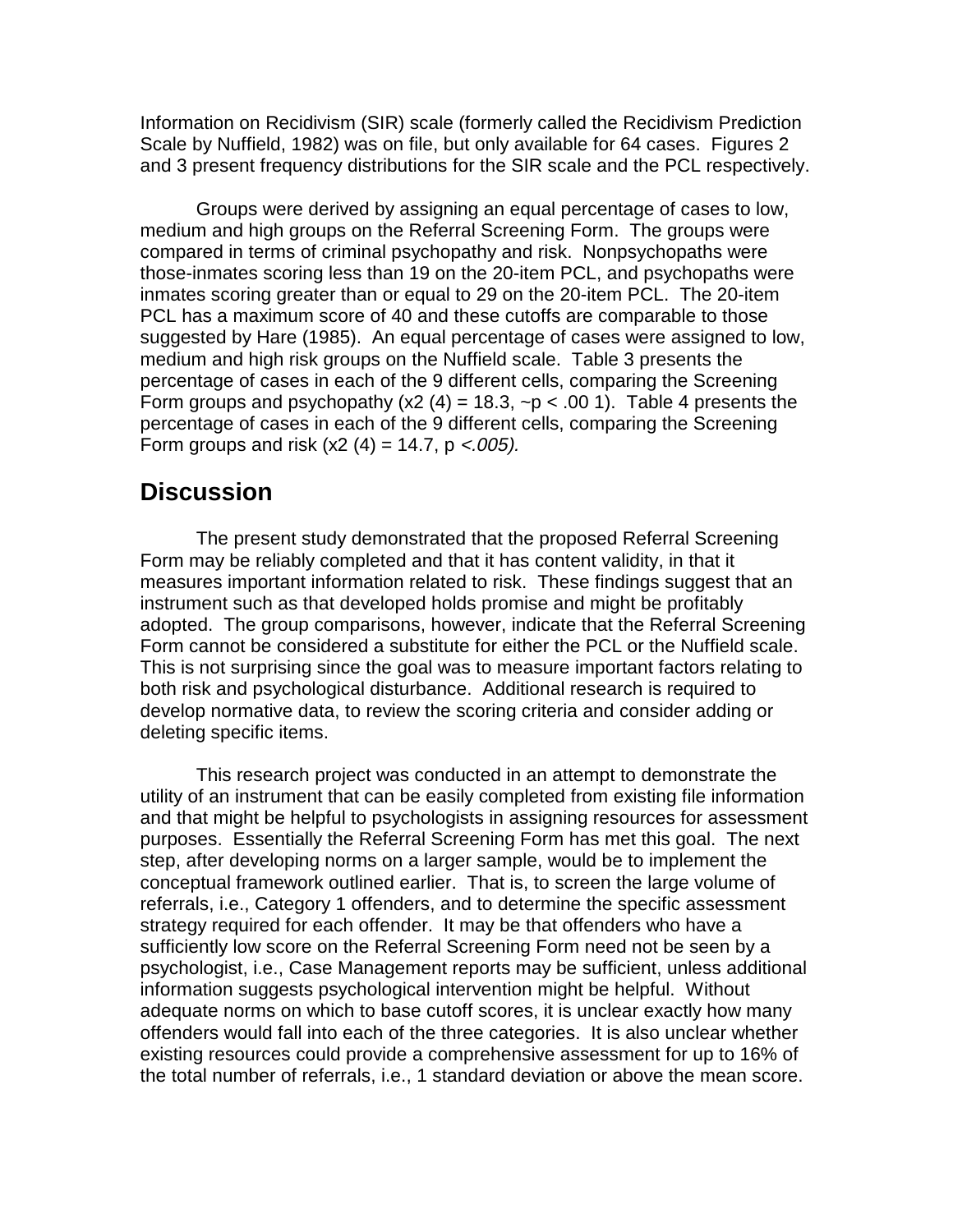There will clearly be regional and institutional disparities in terms of the number of offenders requiring the more comprehensive assessment.

Another issue raised by this alternative referral model is that of risk management. One potential advantage of the more comprehensive assessment is that possible strategies to either reduce the likelihood that an offender will reoffend or to identify antecedents to failure will be provided. These strategies will be case-specific, much in the way relapse prevention has been applied to the treatment of sexual offenders (Pithers, Kashima, Cumming, Beal & Buell, 1988).

Such case-specific information, however, requires not only that psychologists have sufficient time to complete more comprehensive assessments, but also some consensus regarding the issues of risk management, the causes of crime, i.e., criminogenic factors, and normative information on potentially useful psychological test instruments. Regarding the latter, the Correctional Service of Canada needs to review the psychological tests currently used to assess risk and predict violence. Norms should be compiled and distributed nationally. A preliminary initiative would be to complete a survey of CSC psychologists to determine the tests they use and any available normative data and research findings. Finally, training workshops should be developed and provided regionally to ensure all CSC psychologists are familiar with the current research and clinical issues. These efforts would substantially enhance the utility of the psychological assessment provided correctional and parole decision-makers.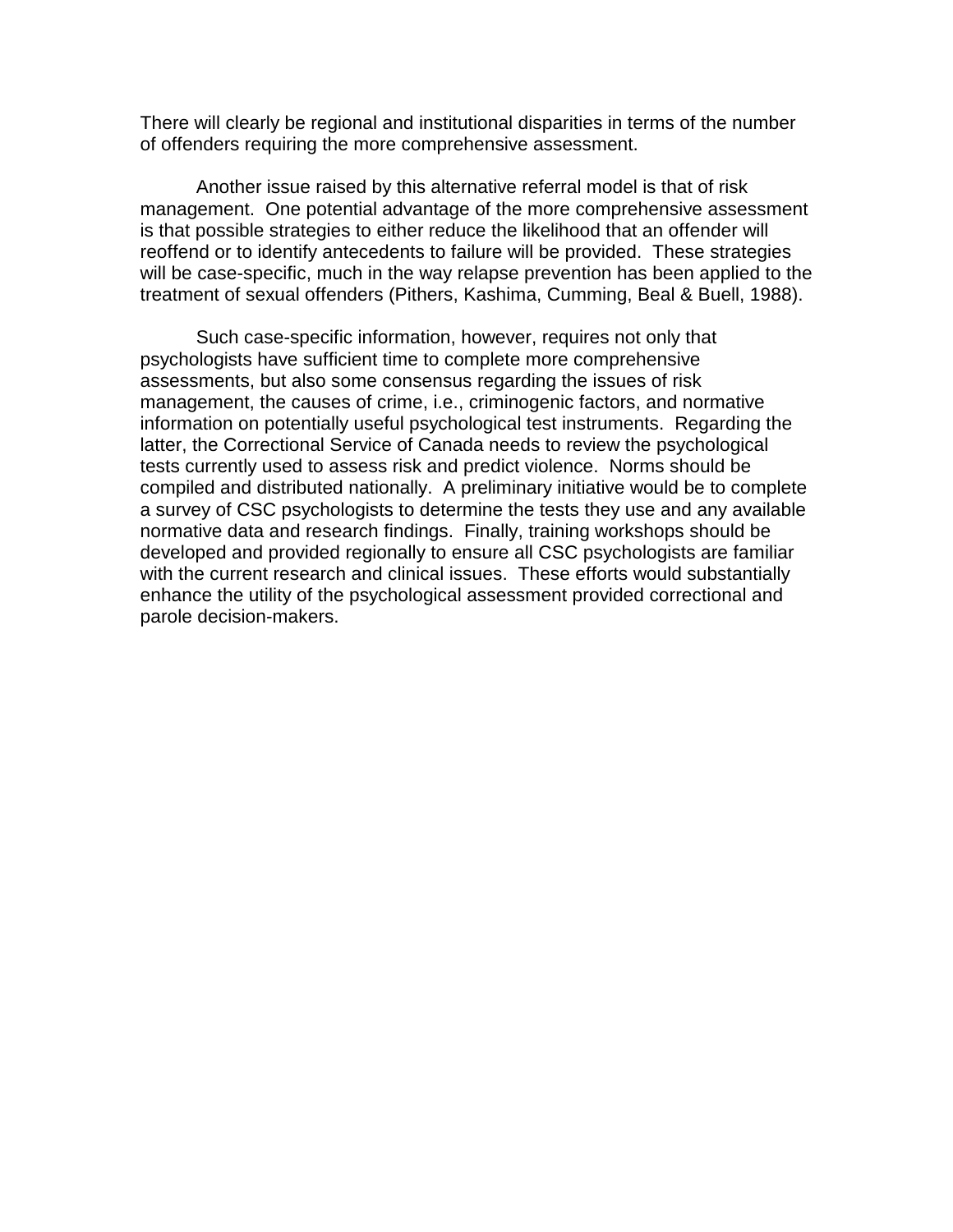# **Tables**

## **Table I**

| Item-Total Correlations (corrected for overlap) |  |
|-------------------------------------------------|--|
|                                                 |  |

|                          | Item- | alpha if Item |
|--------------------------|-------|---------------|
|                          | total | deleted       |
| 1. History of violence   | .46   | .45           |
| 2. Offense severity      | .29   | .53           |
| 3. Breaches of trust     | .15   | .61           |
| 4. Substance abuse       | .40   | .48           |
| 5. Use of weapons        | .42   | .52           |
| 6. Psychological         | .18   | .55           |
| problems                 |       |               |
| 7. Behavioural problems  | .41   | .52           |
| 8. Age                   | .18   | .56           |
| 9. Number of convictions | .27   | .55           |
| alpha = $.56$            |       |               |

### **Table 2 Descriptive Statistics on the Referral Screening Form**

| Mean = $12.3$              | Kurtosis $= .21$  |
|----------------------------|-------------------|
| Standard Deviation = $3.9$ | Skewness $= -18$  |
| Mode = $15.0$              | Range = $0$ to 19 |
| Median $= 13.0$            |                   |

| Table 3                  |                                                             |             |             |
|--------------------------|-------------------------------------------------------------|-------------|-------------|
|                          | Percentage of Offenders in Screening and Psychopathy Groups |             |             |
| <b>Screening Groups</b>  | Nonpsychopaths                                              | Psychopathy | Psychopaths |
|                          |                                                             | Mixed       |             |
| Low                      | 20.0                                                        | 13.3        | 3.3         |
| Medium                   | 5.8                                                         | 14.2        | 8.3         |
| High                     | 5.8                                                         | 20.0        | 9.2         |
| $X2(4) = 18.3$ , p < 001 |                                                             |             |             |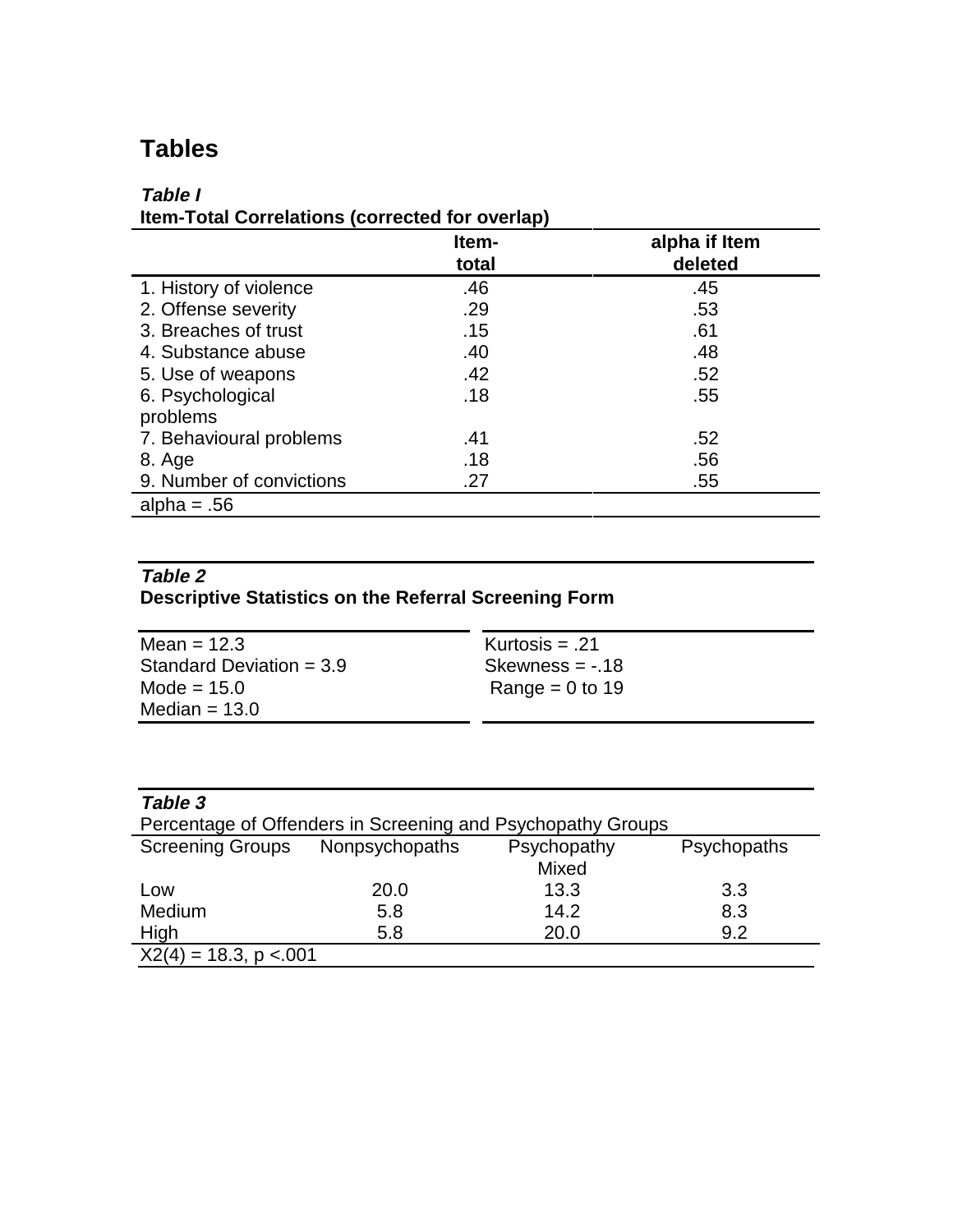| Table 4<br>Percentage of Offenders in Screening and Risk Groups |      |                                |      |
|-----------------------------------------------------------------|------|--------------------------------|------|
| <b>Screening Groups</b>                                         | LOW  | <b>Risk Groups</b><br>Moderate | High |
| Low                                                             | 4.7  | 6.3                            | 20.3 |
| Medium                                                          | 7.8  | 9.4                            | 10.9 |
| <b>High</b>                                                     | 20.3 | 15.6                           | 4.7  |
| $X2(4) = 14.7, p < .005$                                        |      |                                |      |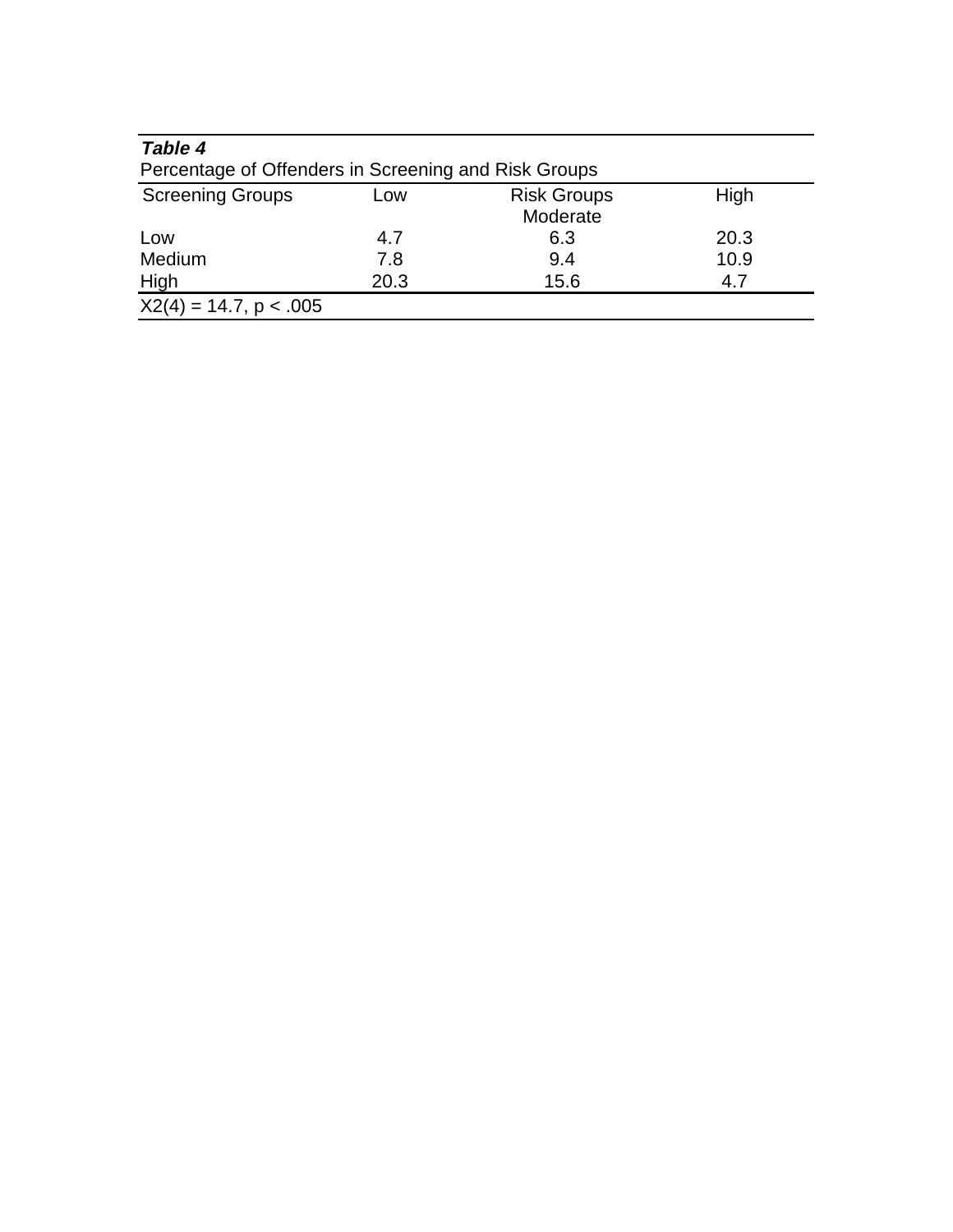# **References**

- Hare, R.D. (1981). Psychopathy and violence. In J.R. Hayes, T.K. Roberts & K.S. Solway (Eds.), Violence and the violent individual, pp. 53-74, New York: Spectrum.
- Hare, R.D. & McPherson, L.M. (1984). Violent and aggressive behaviour by criminal psychopaths. Intemational Joumal of Law and Psychiatry, 7, 35-50.
- Hart, S.D., Kropp, P.R. & Hare, R.D. (1988). Performance of male psychopaths following conditional release from prison. Joumal of Consulting and Clinical Psychology, 56, 227-232.
- Monahan, J**.** (1981). Predicting violent behaviour: An assessment of clinical techniques. Beverly Hills, CA: Sage.
- Nuffield, J. (1982) Parole decision-making in Canada: Research towards decision guidelines. Solicitor General of Canada.
- Pithers, W.D., Kashima, K.M., Cumming, G.F., Beal, L.S., & Buell, M.M. (1988). Relapse prevention in sexual aggression. In R.A. Prentky & V.L. Quinsey (Eds.), Human sexual aggression: Current Perspectives, (pp. 244-260), New York: New York Academy of Science.
- Quinsey, V.L. & Maguire, A. (1986). Maximum security psychiatric patients: Actuarial and clinical prediction of dangerousness. Joumal of Interpersonal Violence, .1, 143-171.
- Serin, R.C. (1990). Psychopathy and violence in criminals. (under review).
- Serin, R.C., Peters, R.DeV, & Barbaree, H.E. (1990). Predictors of psychopathy and release outcome in a criminal population, Psychological Assessment: A Joumal of Consulting and Clinical Psychology. (in press).
- Serin, R.C. & Lawson, ~.S. (1987). Prediction of temporary absence outcome for penitentiary inmates. Canadian Joumal of Criminology, 29(1),35-50.
- Webster, C., Dickens, B., & Addario, S. (1985). Constructing dangerousness: Scientific, legal and policy implications. Research report of the Centre of Criminology, University of Toronto, Toronto.
- Wong, S. (1984). The criminal and institutional behaviour of psychopaths. User Report, Programs Branch, Ministry of the Solicitor General of Canada.

# **Appendices**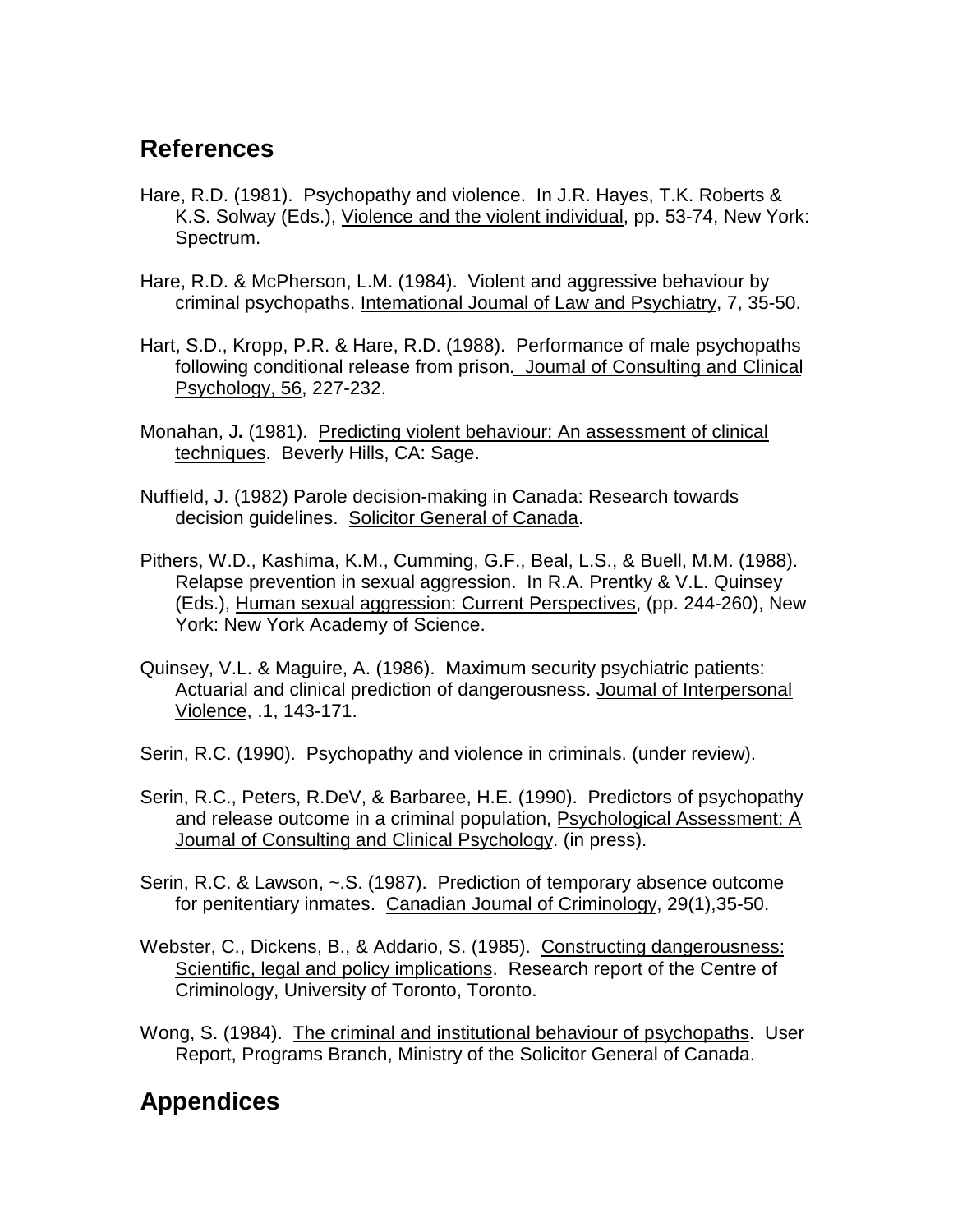#### **Appendix A**

#### **Psychological Referral Screening Form**

|                                                            |                                                                                                                         | <b>Score</b>                       |
|------------------------------------------------------------|-------------------------------------------------------------------------------------------------------------------------|------------------------------------|
| 1. History of Violence                                     | <b>No</b> violent offenses<br>1 violent offense<br>2-3 violent offenses<br>4-5 violent offenses<br>> 5 violent offenses | 0<br>1<br>$\overline{2}$<br>3<br>4 |
|                                                            | include sexual crimes, robbery, poss. weapon, assault, etc.                                                             |                                    |
| 2. Seriousness<br>consider most serious crime in lifetime. | no victim<br>victim threatened verbally<br>victim threatened w/weapon<br>victim physically injured<br>death             | 0<br>1<br>$\mathbf 2$<br>3<br>4    |
| 3. Breaches of Trust (ever)                                | on bail without incident<br>breach bail, probation<br>breach parole<br><b>UAL</b><br>ELC/prison breach                  | 0<br>1<br>$\overline{2}$<br>3<br>4 |
| 4. Substance Abuse                                         | N/A<br>minor<br>situational (binge)<br>chronic                                                                          | 0<br>1<br>$\overline{2}$<br>3      |
| for 1 year prior to present offence                        |                                                                                                                         |                                    |
| 5. Use of Weapons                                          | No.<br>Yes<br>in commission of crimes; does not include possession of weapon.                                           | 0<br>1                             |
| 6. History of psychological/<br>psychiatric problems       | No.<br>Yes<br>include previous admission to psychiatric hospital; if previously on psychiatric medication.              | 0<br>1                             |
| 7. History of behavioural<br>problems                      | No<br>Yes<br>prior suicide attempts, fighting in jail, conduct problems, age < 16.                                      | 0<br>1                             |
| 8. Age                                                     | > 39<br>39 to 21<br>< 21                                                                                                | 0<br>1<br>2                        |
| 9. Number of convictions                                   | $1 - 3$<br>4 or more<br><b>Total Score</b>                                                                              | 0<br>1                             |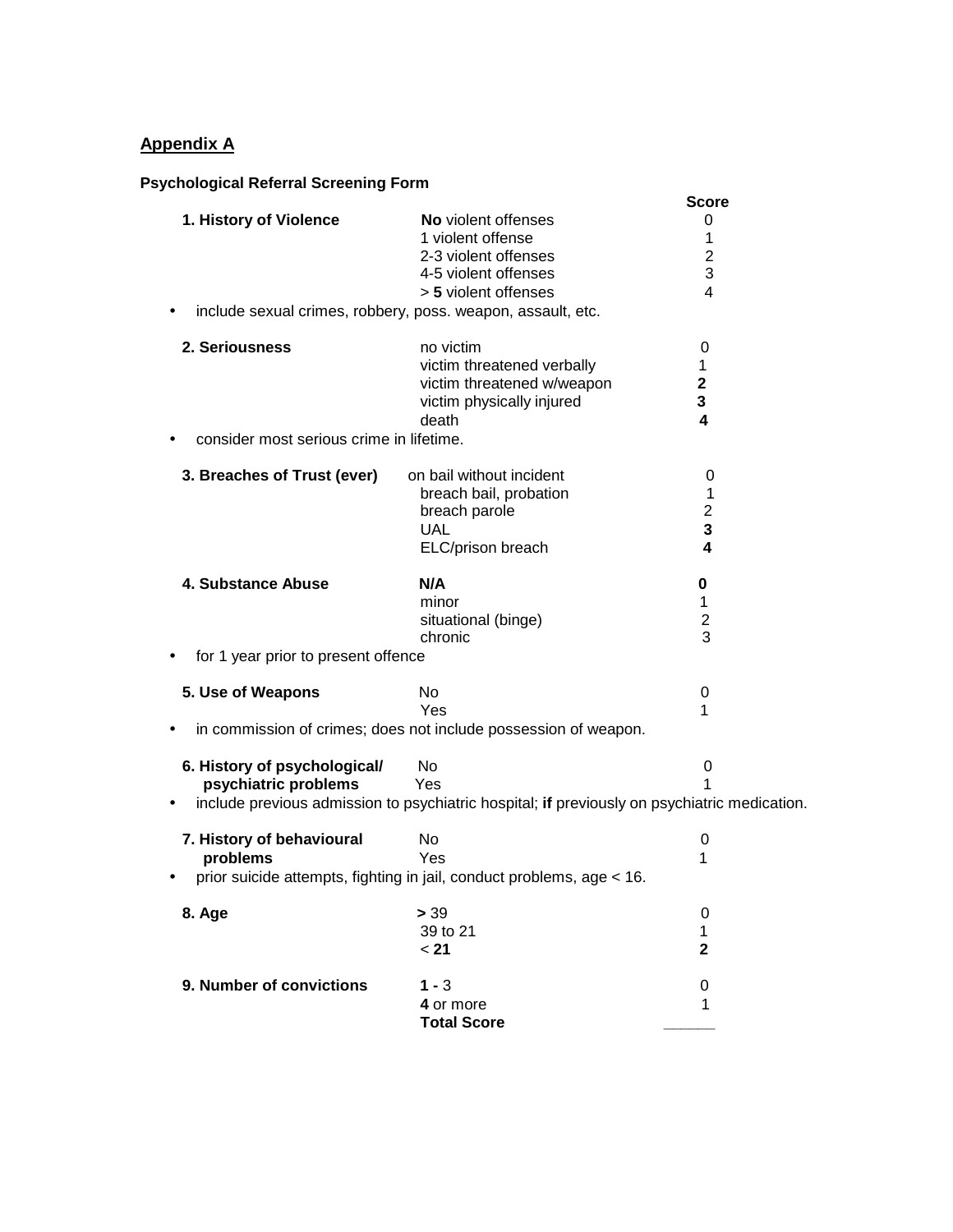# **Appendix B**

Parole Assessment Referral Process

#### **Inmate Meets Offence category I**

#### **Referral Completed**

#### **Screening Form Completed**

| <b>Screening Assessment</b>  |
|------------------------------|
| $(Score = 0-7)$              |
| short interview              |
| file review                  |
| Raven's                      |
| MMPI                         |
| <b>Actuarial scale (RPS)</b> |

#### **Report completed**

| <b>Routine Assessment</b>      |
|--------------------------------|
| $(score = 8-12)$               |
| 1 1/2 - 2 hour interview       |
| file review                    |
| Raven's                        |
| MMPI                           |
| <b>Actuarial scale (RPS)</b>   |
| Acturarial scale (VPS)         |
| Psychopathy rating (PCL)       |
| Interpersonal behaviour survey |
| <b>MAST</b>                    |
| DAST                           |

#### **Report completed**

| <b>Comprehensive Assessment</b>         |
|-----------------------------------------|
| $(score = 13 - 21)$                     |
| 3-4 interv9iews                         |
| file review                             |
| Raven's                                 |
| MMPI                                    |
| Actuarial scale (RPS)                   |
| Actuarial scale (VPS)                   |
| Psychopathy rating (PCL)                |
| <b>Interpersonal Behaviour Survey</b>   |
| MAST                                    |
| DAST                                    |
| <b>Inventory of Drinking Situations</b> |
| <b>Buss Durkee Hostility Inventory</b>  |
| Multidimensional Anger Inventory        |
| <b>Report Completed</b>                 |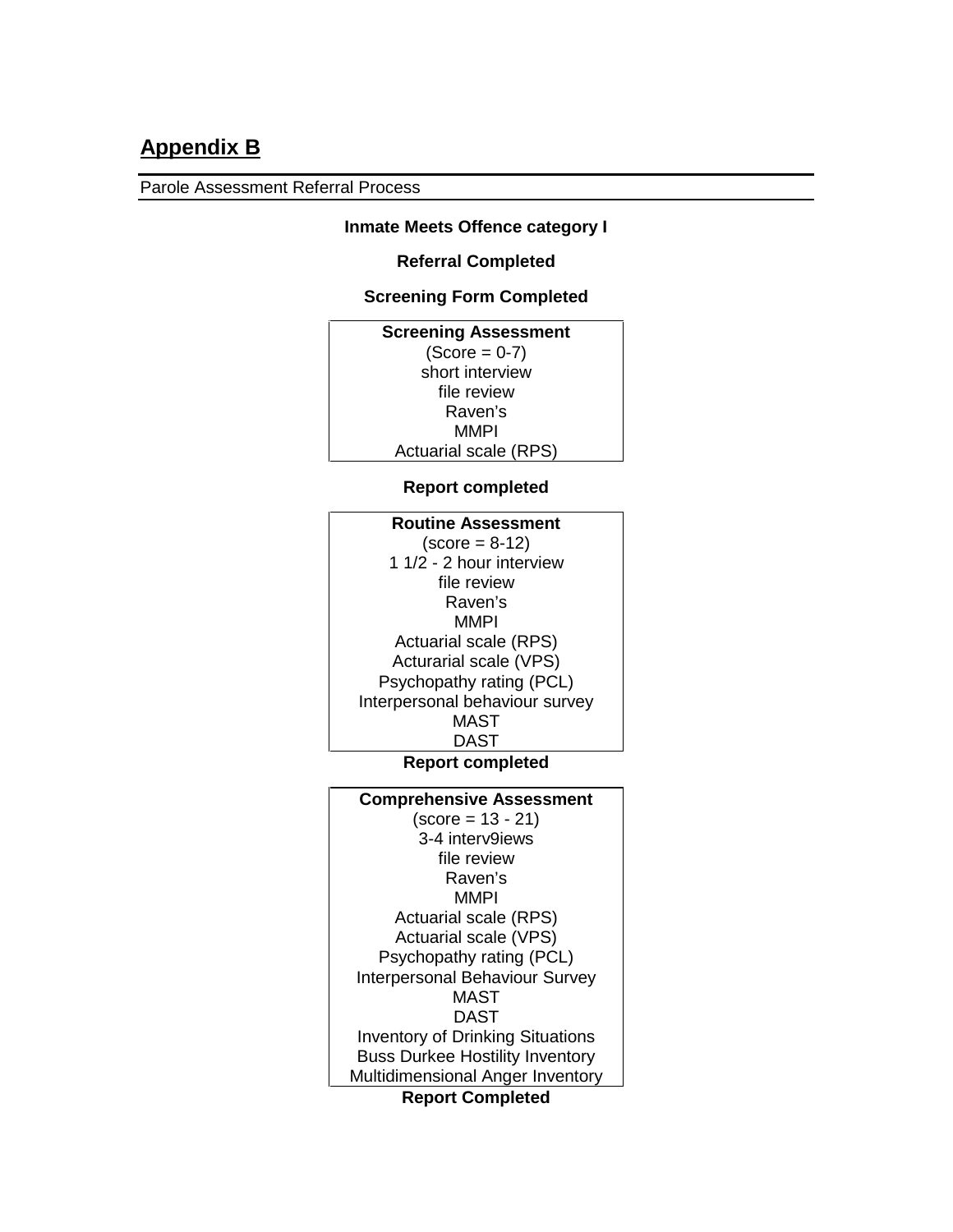# **Figures**

**Figure 1**

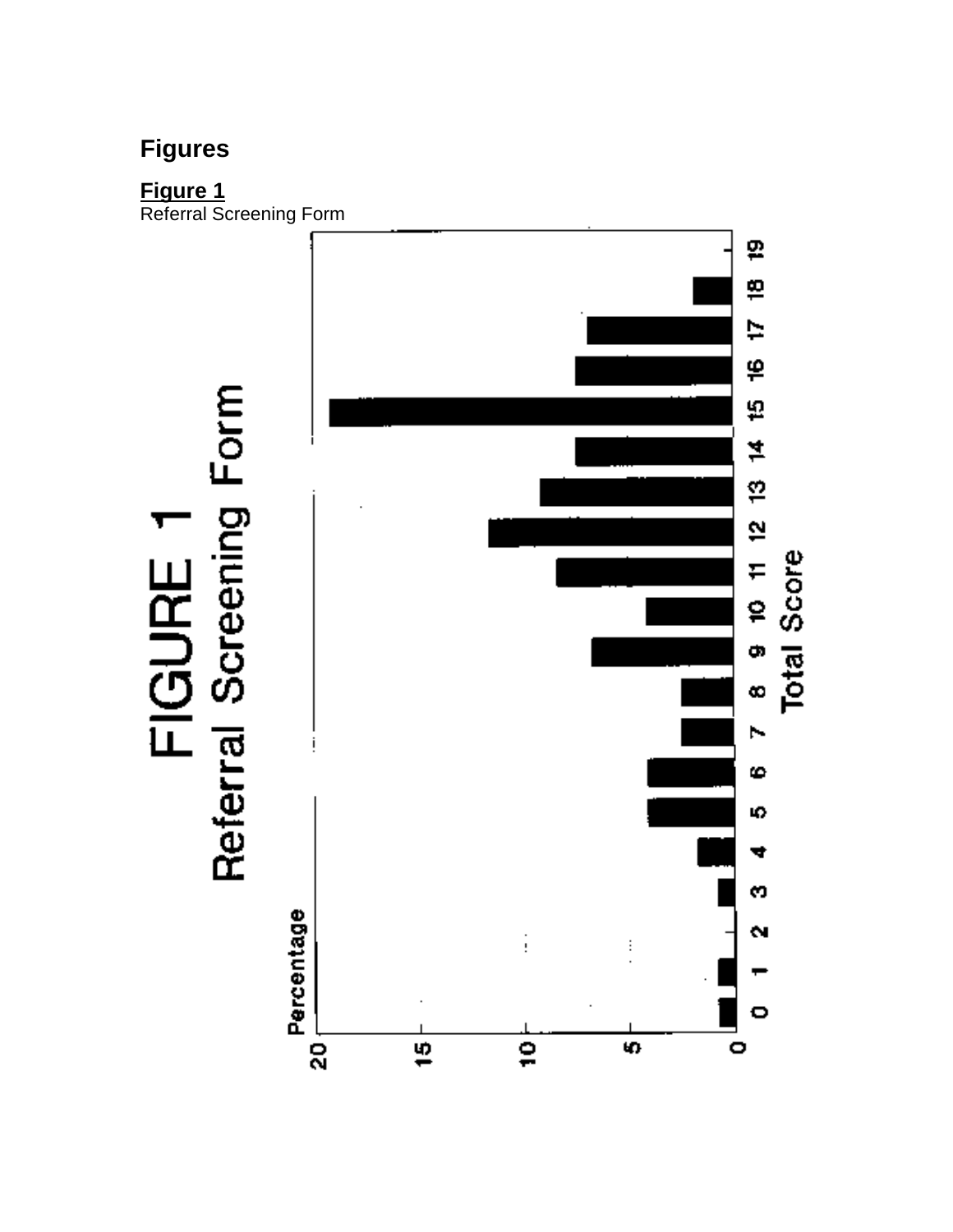